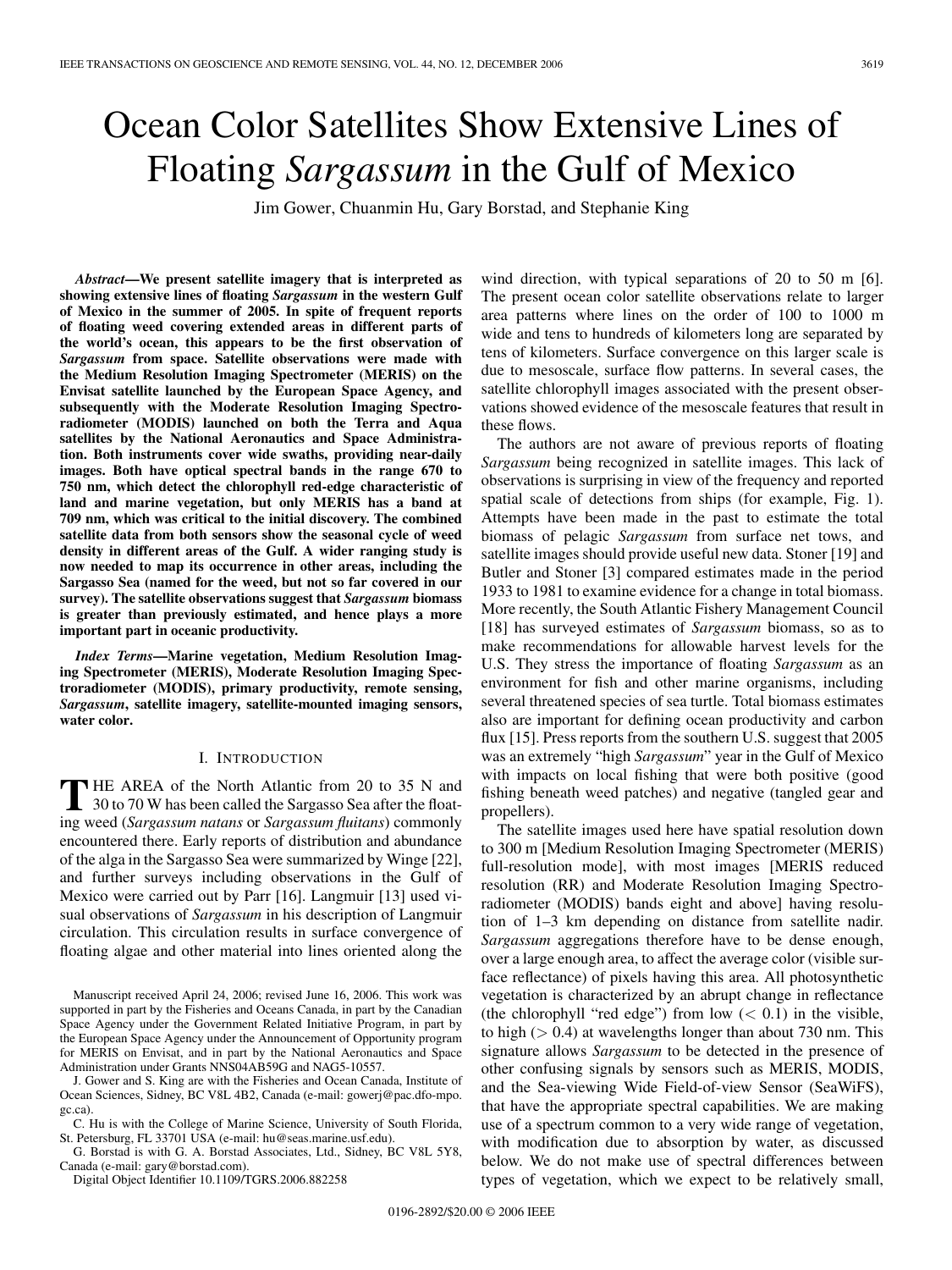

Fig. 1. *Sargassum* slick observed in the western Gulf of Mexico, on June 2, 2003 off Corpus Christi Texas at location "1" on Fig. 2(b) (27.5 °N, 96.9 °W). (Image courtesy of Tracy Villareal, University of Texas, Marine Science Institute.)

and certainly not the even smaller differences (if any) between species of *Sargassum*.

# II. SATELLITE IMAGE DATA

MERIS was launched on the European Space Agency's (ESA) Envisat satellite in March 2002. A true-color MERIS image in RR mode (1.2 km) of the Gulf of Mexico on June 2, 2005 [Fig. 2(a)] shows strong sun glint on the eastern side, with scattered cloud over the western Gulf. The corresponding MERIS maximum chlorophyll index (MCI) image shows an extensive field of curvilinear surface slicks covering the western Gulf [Fig. 2(b)]. The MCI is computed from MERIS at-sensor data as the measured radiance at 709 nm, above a baseline radiance value at this wavelength interpolated linearly from at-sensor radiances measured at 681 and 754 nm. The MCI gives a measure of a peak in radiance, centered near 705 nm, whose presence indicates very high surface concentrations of chlorophyll a, either in phytoplankton or in some other form of floating vegetation [8]. These patterns in MCI images shown in Fig. 2(b) were first noticed in a global search for intense surface phytoplankton blooms, which included coastal areas of the Gulf of Mexico.

We identify the curvilinear slicks as the floating *Sargassum*, concentrated into narrow lines by the convergence and shear of the mesoscale current field. Several sharp fronts, defined by sudden changes in surface chlorophyll concentration as observed in satellite data (not shown here), coincide with lines of *Sargassum*. Ann Jochens and Douglas Biggs (personal communication), reported sightings of extensive weed lines during a cruise of the R/V Gyre, of Texas A&M University, in June 2005 in the western Gulf, especially on two transects, "2" on June 16, and "3" on June 22, plotted in Fig. 2(b). Fig. 2(b) shows *Sargassum* across these lines on June 2, and later images confirm the presence of *Sargassum* in these areas throughout the month of June.

Although the slicks were first noted on MERIS MCI images, only limited MERIS data were initially available. MODIS and SeaWiFS ocean color data are available in greater volume, since launch of these instruments in 1999 and 1997, respectively. Examples of MODIS and SeaWiFS images of the slicks for June 2, 2005 are also included in Fig. 2. SeaWiFS has the capability to tilt away from the sun, thereby avoiding the large areas of sunglint that affect MERIS and MODIS images. This is especially severe at these low latitudes, where the sun is nearly overhead at local noon in the summer. The MODIS image is also affected by residual striping. Its wider swath compared to MERIS allows more spatial coverage including more areas away from sunglint.

The fluorescence line height (FLH) MODIS product is useful to detect phytoplankton blooms in the presence of other optically important water constituents such as colored dissolved organic matter [11]. Here, the MODIS FLH image detects the *Sargassum* slicks as a lower signal than that from the surrounding water, due to the sensor design to detect the fluorescence signal using 676.7 nm as the peak, and 665.1 and 746.3 nm as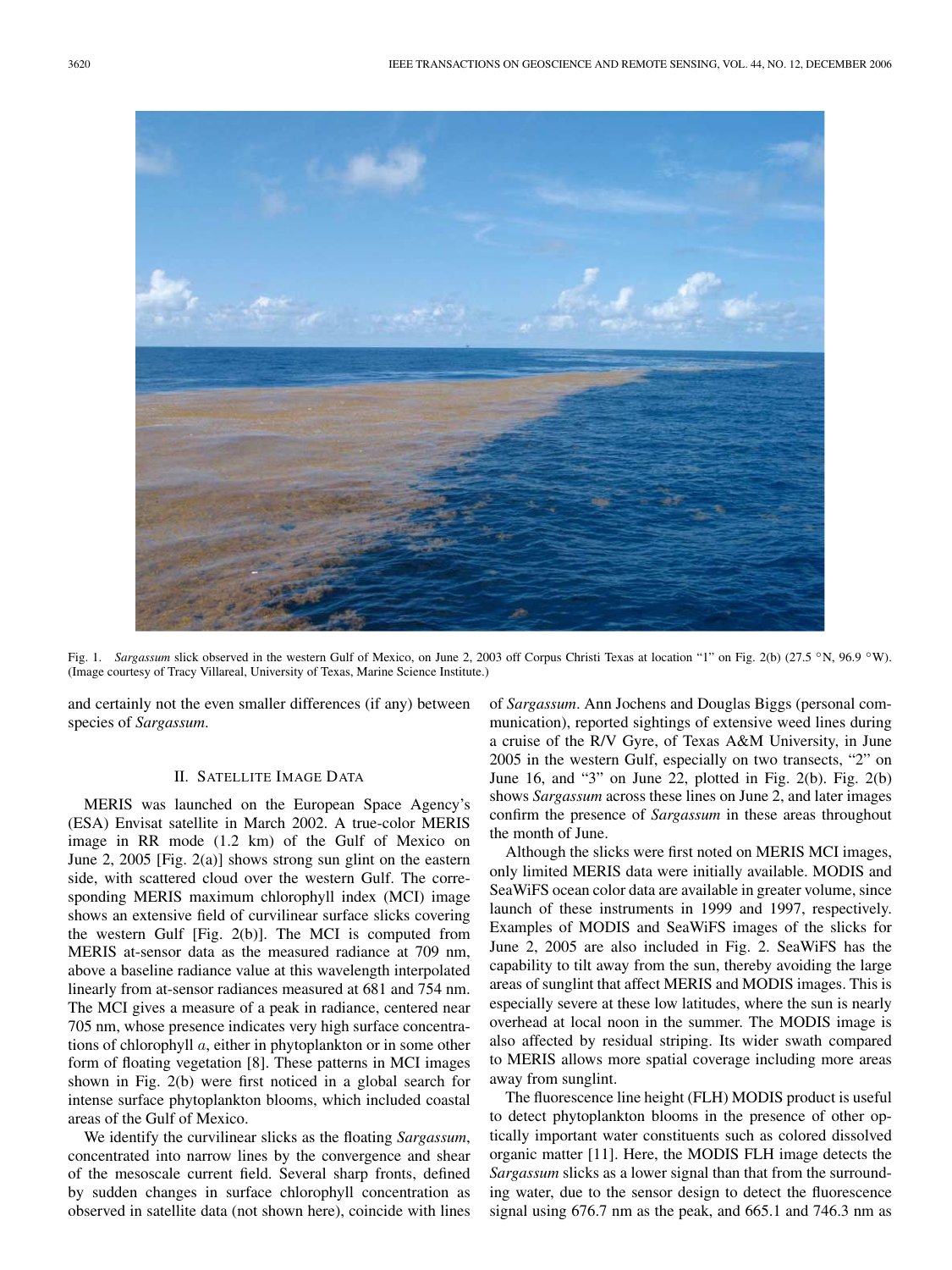

Fig. 2. Lines interpreted as *Sargassum* in the western Gulf of Mexico, observed with MERIS, MODIS, and SeaWiFS on June 2, 2005. (a) Shows a true-color image (MERIS RR) with high sunglint on the right side, making some of the slicks visible. (b) This panel (MERIS RR) shows the slicks as lines of high MCI with a dot (1) showing the position for Fig. 1, and lines (2) and (3) showing positions of ship transects, on which *Sargassum* was observed two to three weeks later by researchers from Texas A&M University. (c) This panel (MODIS) shows the slicks as lines of low FLH. (d) This panel (SeaWiFS, RGB image with atmospheric effects removed) shows some slicks as dark lines due to errors in the removal of atmospheric effects over the slicks. The atmospheric correction scheme was designed for water and not for floating vegetation on the surface.

the baseline. However, similar patterns are seen in both MERIS and MODIS images, and suggest well-developed slicks in the northwest of the Gulf, with a separate population of similar slicks in Mexican waters to the south. Both images show the well-delineated gyre, about 200 km in diameter, in the center of the western Gulf. The MERIS image (Figs. 2 and 3) shows a second gyre further north.

The slicks are also shown in the SeaWiFS enhanced redgreen-blue (RGB) composite image [Fig. 2(d)]. The image was composed using surface reflectance data products (after the removal of atmospheric effects) at 555 nm (R), 490 nm (G), and 443 nm (B). The lines are darker than the surrounding waters despite the fact that they represent brighter vegetation (Fig. 1). This is due to the fact that the high near-infrared (IR) signal of the slicks causes an overestimate in the atmospheric effect, resulting in less than real computed surface reflectance. The chlorophyll data product of SeaWiFS also shows the slicks, but with much lower contrast, since underestimates of reflectance in two blue/green bands are partly cancelled in computing their ratio, which is used to empirically derive chlorophyll concentrations.

MODIS is equipped with two 250-m bands at 645 and 859 nm, respectively, which can be effectively used to detect small-scale features such as oil spills [10]. The *Sargassum* slicks are also detected by these medium-resolution images, but because of the lack of spectral resolution (only two bands in the red and near IR) and lack of an operational algorithm to process these medium-resolution data, their use is limited in this paper.

Spectral properties of the slicks can be deduced from MERIS, MODIS, and SeaWiFS data. Fig. 3 shows spectra and difference spectra computed from MERIS for pairs of points inside and outside the slicks at the points shown. Difference spectra show the added radiance due to the slicks, assuming that atmospheric and solar illumination conditions are the same over the slick and over nearby water. The difference spectra clearly show the "red edge" noted above, characteristic of land vegetation [9], [5]. The effect of water absorption on the reflectance spectrum observed from submerged vegetation was discussed by Gower *et al.* [7] in the context of observations by MERIS. The water absorption increases sharply from the red to the near IR, and therefore shifts the red edge so that the radiance increase occurs over the range 681–709 nm, rather than over the range 700–730 nm, as observed on land. The MERIS MCI radiance is increased by the "shifted red edge" radiance pattern. MODIS and SeaWiFS both lack a band near 709 nm, and SeaWiFS also lacks any fluorescence band near 680 nm. Presence of a red edge in the observed spectrum, with the radiance increase extending to wavelengths of 750 nm and longer, is indicative of dense mats of floating vegetation, or buoyant phytoplankton similar to those observed in cyanobacteria blooms in the Baltic [12]. We interpret radiance spectra with an isolated peak at 709 nm, such as those in Fig. 3 from coastal lagoons of Atchafalaya Bay and Laguna Madre, as showing phytoplankton cells floating in a layer close to, but below, the surface. In Atchafalaya Bay, the peak is the dominant feature of the radiance spectrum, indicating relatively low backscatter by inorganic material and high chlorophyll concentrations in nearsurface phytoplankton on the order of 100 mg  $\cdot$  m<sup>-3</sup> [8].

Figs. 2 and 3 show slicks in the Gulf of Mexico, west of about 92  $\degree$ W, affecting about 1% to 2% of the surface area of the Gulf at the 1.2-km resolution of the RR MERIS data. Comparison of RR images of the slicks, with the corresponding full-resolution (FR, 300 m) images, shows that the structure of the slicks is better defined in FR images (not shown here), but has the same turbulent pattern, so that the FR data do not improve the interpretation of the data. Even though some of the more intense lines are only a single-pixel wide at the FR, the averaging used to create the RR product increases the signalto-noise ratio of the imagery and maintains contrast of the slicks with the surrounding water.

*Sargassum* coverage was computed for a  $200 \times 200$  km area of open water in the northwest Gulf as shown in Fig. 3, using FR and RR images on May 23, 2005. Of 430 000 cloudfree FR pixels  $(300 \times 300 \text{ m})$ , 45 show an MCI signal greater than 5 mW/( $m^2 \cdot nm \cdot sr$ ) and 3500 show a signal greater than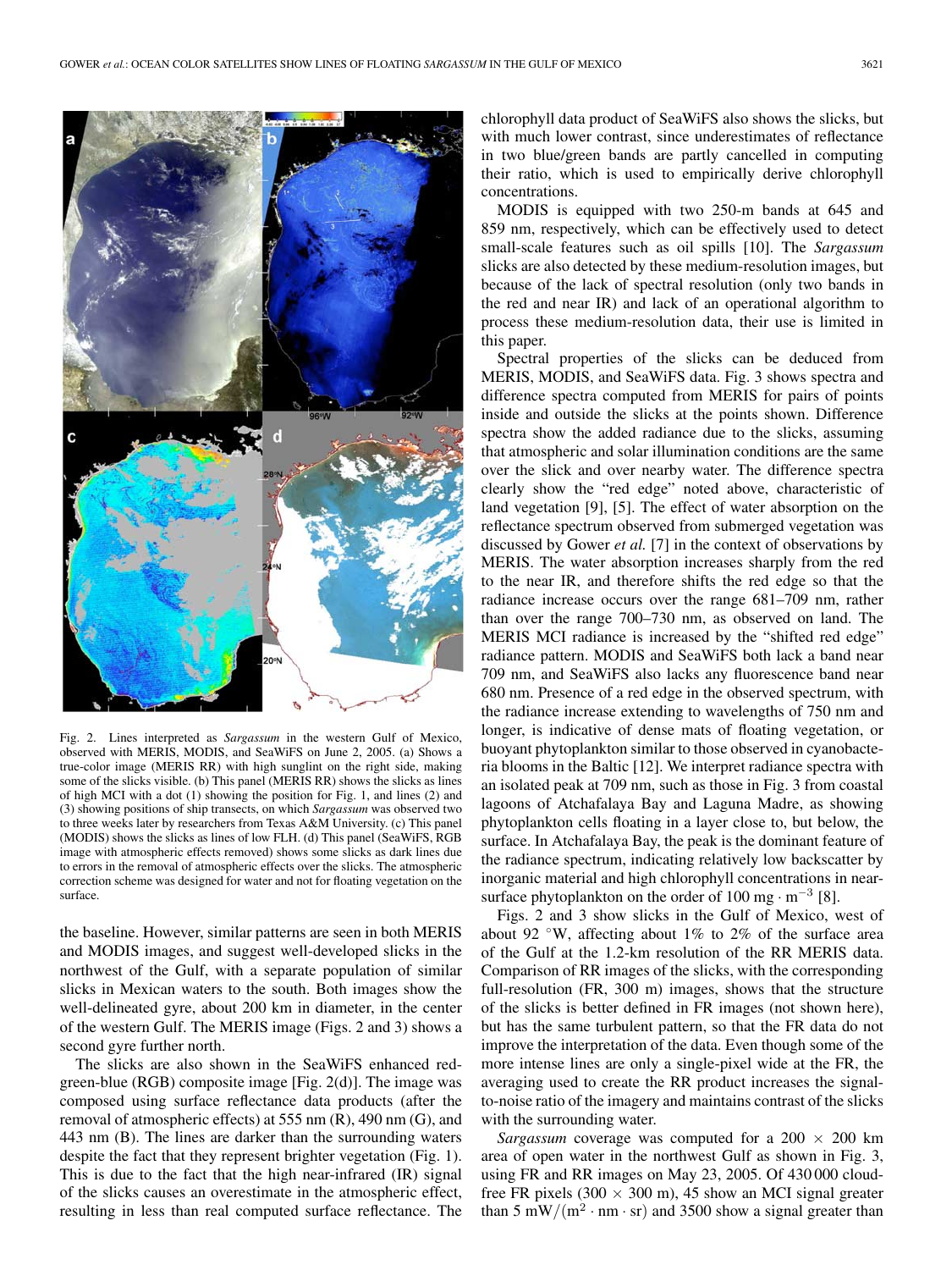

Fig. 3. Northern part of Fig. 2(b), showing spectra of radiance increases in *Sargassum* lines and coastal blooms compared to nearby "clear water" areas on June 2, 2005, and the area used to estimate weed coverage on May 23, 2005 (white square). Spectra for S*argassum* show the characteristic "red edge" of vegetation. Spectra of coastal blooms show the isolated peak near 705 nm, which can dominate the spectrum, as shown in Atchafalaya Bay.

 $0.5 \text{ mW}/(\text{m}^2 \cdot \text{nm} \cdot \text{sr})$ . We estimate that for the solar illumination conditions on that day, a 5 mW/( $m^2 \cdot nm \cdot sr$ ) MCI signal corresponds to about 16% coverage of the pixel by exposed biomass, based on measured radiances for full vegetation cover on adjacent land. Maximum observed MCI signal in the test area was 12.7 mW/( $m^2 \cdot nm \cdot sr$ ), corresponding to 40% coverage of the pixel by exposed biomass.

Computation from the histogram of the MCI values in the FR image gives an average coverage fraction for the whole area of 0.0006, equivalent to 1 in 1700 pixels being completely covered in *Sargassum*. An equivalent computation for the RR data gives a value of 0.0004, so that in this case, the FR image appears to detect about 50% more than the RR. A further increase in spatial resolution may therefore give a further increase in

coverage fraction, provided sufficient radiance resolution can be maintained. We suggest that estimates of *Sargassum* cover, based on MERIS RR imagery, may be up to a factor of two, below the more accurate value that would be derived from a hypothetical ideal sensor with high spatial resolution, so that fractional cover for this area of the northwest Gulf in late May and early June of 2005 is about 0.0008.

MODIS fluorescence data products (chlor\_fluor\_ht) and imagery for the entire Gulf of Mexico are available since September 2004 from the University of South Florida at http://modis.marine.usf.edu/weekly/gcoos/gcoos.index.html. These images were screened visually to see the frequency and coverage of similar slicks. Table I lists the number of days in each month when slicks were sighted in the Gulf of Mexico.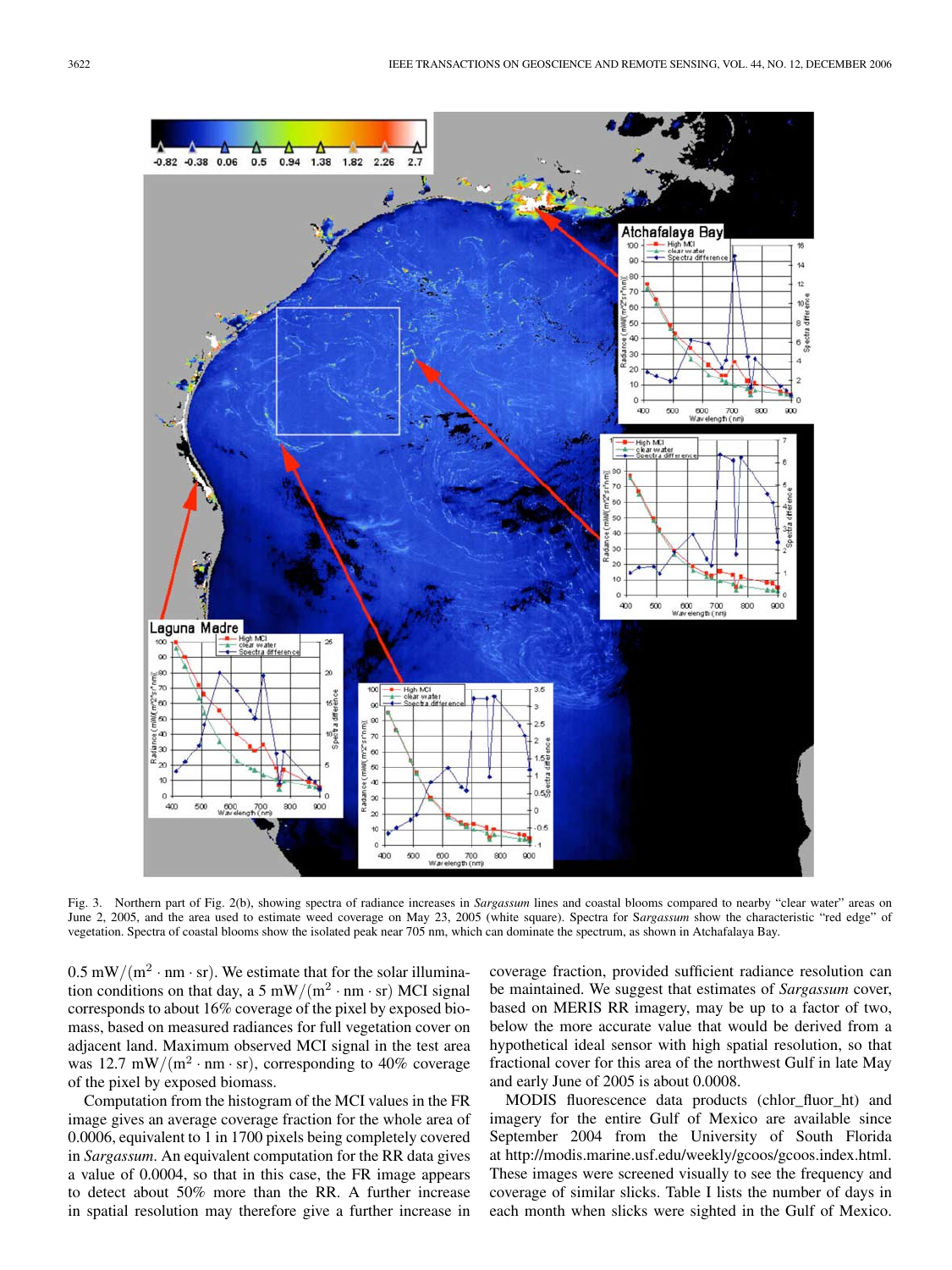TABLE I NUMBER OF DAYS IN EACH MONTH IN WHICH *Sargassum* SLICKS WERE DETECTED IN USF MODIS CHLOROPHYLL FLH (chlor\_fluor\_ht) IMAGES IN DIFFERENT LONGITUDE RANGES OF THE GULF OF MEXICO

| Month     | West Gulf      | Central Gulf   | East Gulf      |
|-----------|----------------|----------------|----------------|
|           | West of 92W    | $87 - 92$ W    | East of 87 W   |
| Sept 2004 | $\overline{2}$ |                |                |
| Oct 2004  |                |                |                |
| Nov 2004  |                |                |                |
| Dec 2004  |                |                |                |
| Jan 2005  |                |                |                |
| Feb 2005  | $\mathbf{1}$   |                |                |
| Mar 2005  | $\mathbf{1}$   | $\mathbf{1}$   |                |
| Apr 2005  | 5              | $\mathbf{1}$   |                |
| May 2005  | 11             |                |                |
| Jun 2005  | 13             | $\overline{2}$ |                |
| Jul 2005  | 12             | $\mathbf{1}$   | $\overline{2}$ |
| Aug 2005  | 7              | $\overline{4}$ | $\overline{4}$ |
| Sep 2005  | $\overline{2}$ | $\mathbf{1}$   | $\mathbf{1}$   |
| Oct 2005  | $\mathbf{1}$   |                |                |
| Nov 2005  |                |                |                |

The Gulf is divided into the western Gulf (west of  $92 \degree W$ ), the central Gulf (87◦ to 92 ◦W) centered roughly on the longitude of the Mississippi delta, and the eastern Gulf (east of  $87 \degree W$ ). Earliest sighting in 2005 was in the western Gulf in February. Numbers increased through the early summer and decreased after July to zero by November. Most slicks were found in the western Gulf. Smaller numbers were found in the central and eastern regions with a tendency for sightings to be later in the year in those areas. Limited data are available from MERIS for 2003, and show significantly fewer slicks compared to 2005.

The slick statistics in Table I will be affected by cloud cover, sunglint and viewing geometry, and also by the visibility of patterns formed by the slicks. Slicks are more visible when imaged at the center of the MODIS swath where resolution is close to the nominal 1 km. At the swath edges, the instantaneous field of view expands to  $2 \times 5$  km, and images of narrow features are significantly degraded.

The MERIS spectra of these slicks indicate vegetation emerging above the water surface, as opposed to phytoplankton populations in the near-surface water (Fig. 4). Both sets of spectra in this figure show the chlorophyll "red edge," with increased reflectance extending into the IR to wavelengths longer than 900 nm. This can be compared to the spectra of the near-surface blooms in coastal lagoons of the Gulf of Mexico (Fig. 3), which show a more isolated peak at 709 nm with radiance increase dropping to near zero by 754 nm. We interpret the spectra in the latter case as showing high concentrations of phytoplankton in surface waters. We interpret the spectra from the

Baltic [Fig. 4(a)] as indicating a more buoyant organism (in this case, cyanobacteria) that has formed surface slicks. The drop in the radiance differences for wavelengths longer than 709 nm, due to absorption by water in the slick, is less marked, with significant radiance at the longest wavelengths near 890 nm. Spectra from *Sargassum* [Fig. 4(b)] show even higher radiance near 890 nm, with no significant drop in radiance between 709 and 754 nm. Also, the peaks at shorter wavelengths (500–650 nm) are less marked in the case of *Sargassum*. The difference spectra in this case are very similar to those of land vegetation.

## III. DISCUSSION

The fractional cover value of 0.0008 estimated above, combined with an estimate of 3 cm for the average thickness of the *Sargassum* layer based on visual estimates (Fig. 1), gives a biomass volume of 25 cc · m<sup>-2</sup>, or mass of 25 g · m<sup>-2</sup> (density = 1.0, since the weed is only slightly buoyant), approximately equivalent to a dry weight of 2 g  $\cdot$  m<sup>-2</sup> (dry weight about 8% of wet weight) a carbon weight of 1 g · m<sup>-2</sup> (carbon weight about 50% of dry weight) and a chlorophyll pigment concentration of 20 mg · <sup>m</sup>−<sup>2</sup> (pigment weight about 0.02 of carbon weight). This is a significant biomass for an oligotrophic area. The slicks were observed to cover a relatively large fraction of the western Gulf of Mexico during the summer of 2005. The least accurate number is probably the average *Sargassum* layer thickness. We plan more *in situ* and satellite observations to confirm the present interpretation and to refine the 3-cm estimate, though the actual thickness will be hard to determine and may also be highly variable with position.

Parr [16] estimated an average biomass of *Sargassum* as approximately 1 g · <sup>m</sup>−<sup>2</sup> wet weight in the 1930s for the Sargasso Sea. The South Atlantic Fishery Management Council [18] estimated 0.8 to 2 g · m<sup>-2</sup>. The present satellite observations suggest concentrations of an order of magnitude greater (25 g · m<sup>-2</sup>) in the western Gulf of Mexico. Carpenter and Cox [4] use Parr's biomass estimate to conclude that *Sargassum* productivity is only 0.5% of that for phytoplankton. The present observations suggest that in some areas, *Sargassum* productivity can represent a higher fraction, making a more significant contribution, near 10%, to total productivity.

The satellite observations show that most *Sargassum* is observed in the western Gulf, (west of 92◦ W), an area that was not visited by Parr [16] or Stoner [19]. Observations of *Sargassum* in the central and eastern Gulf are significantly less frequent (Table I), suggesting lower average concentrations comparable to 1 g · <sup>m</sup>−<sup>2</sup> wet weight. Freely floating weed must be expected to reach highest concentrations in ocean areas where surface water remains for long periods in a slowly rotating gyre, such as the Sargasso Sea in the north Atlantic subtropical gyre, or the western Gulf of Mexico. Central and eastern areas of the Gulf, as defined in Table I, are subject to rapid flushing into the Gulf Stream by the loop current, which enters the Gulf from the south at about longitude 88◦ W and will affect surface waters west to about 90◦ W by sweeping them out of the Gulf around the southern tip of Florida. Average transit time for water in the central Gulf to exit in this way is one to two months (1000 km at 15 to 30 cm/s), fast enough to explain the low numbers in the "central" and "east" Gulf columns in Table I. By contrast, surface water could remain up to a year in the closed gyre of the western Gulf.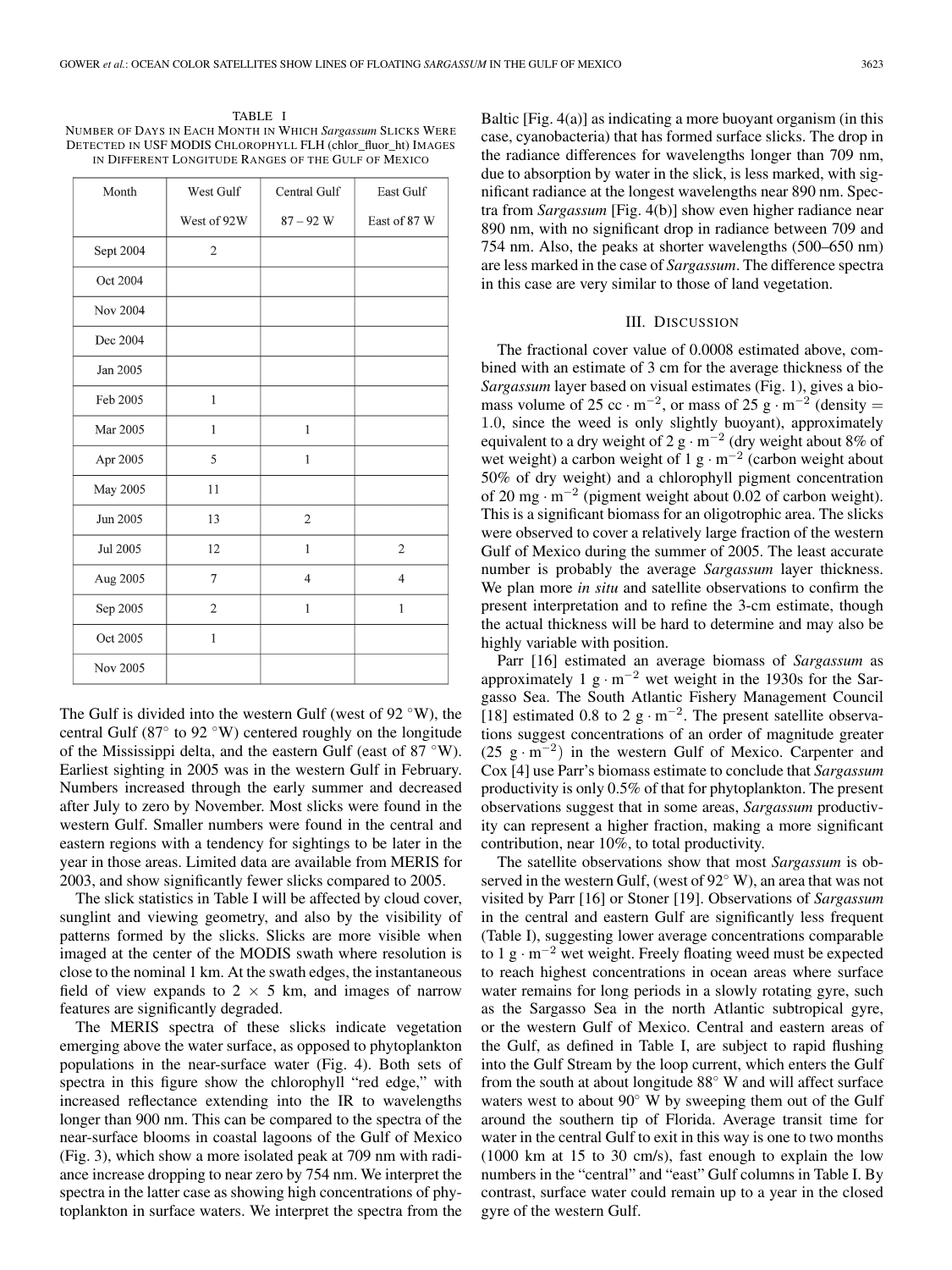

Fig. 4. Difference spectra showing radiance increases in Level 1 MERIS data due to a cyanobacteria bloom in the Baltic [(a) buoyant phytoplankton immersed in water] compared to increases observed over the *Sargassum* lines in the western Gulf of Mexico [(b) vegetation in air and submerged]. The sharp drop at 761 nm is due to absorption by atmospheric oxygen in the narrow MERIS band designed to measure this feature.

Can other floating organisms form similar lines that might be falsely detected as *Sargassum* by these satellite sensors? Blooms of the coccolithophorid *Emiliania huxleyi* or the blue-green algae *Trichodesmium spp.* result in "bright" pixels (i.e., positive contrast) in satellite imagery [2], [20], [21]. *Trichodesmium* blooms have been reported in different parts of the world, though these have covered smaller areas (e.g., [1] and [17]). However, the positive contrast of these organisms is mainly restricted to the visible, in particular, the blue-green wavelength range. Therefore, they do not significantly interfere with the atmospheric correction algorithm, which uses the near-IR wavelengths. Indeed, *Trichodesmium* slicks on SeaWiFS ERGB imagery are often brighter than the surrounding water, in contrast to the darker patterns shown in Fig. 2(d) due to erroneous atmospheric correction.

Oil slicks have been reported in [14], whose observations concentrated on a  $200 \times 100$  km area south of the Mississippi delta. These are visible only through the reduction they cause in small-scale surface roughness, which makes them visible in sunglint and radar images. The spectrum of the radiance contrast for the sunglint will be the same as that of the incident sunlight, with no modification (i.e., red edge) due to vegetation. In fact, some of the slicks observed by Macdonald *et al.* could have been due to *Sargassum*, since floating weed also reduces small-scale water roughness.

### IV. CONCLUSION

The MERIS and MODIS satellite images show extensive and frequent occurrence of slicks that we interpret as *Sargassum* over the western Gulf of Mexico between September 2004 and October 2005. These slicks are detected as brighter targets (i.e., higher signal than the surrounding water) on MERIS MCI imagery and darker targets on MODIS FLH imagery. The default data products of SeaWiFS are less effective in detecting such slicks. From a combination of visual observations, and the shape and "red edge" in the radiance spectra, we discount the possibility that these slicks are due to phytoplankton such as coccolithophores or the cyanobacteria *Trichodesimum*, or to oil or other surfactants.

The ship observations of Stoner [19] and Butler and Stoner [3] concentrated on the western Sargasso Sea. They included transects into the Gulf of Mexico, but not as far west as the areas that show maximum weed concentration in the satellite images. It is possible that the relative densities we observe between the western and eastern Gulf were the same at the time of these earlier observations. In that case, we would also expect to see high concentrations in the Sargasso Sea, though this is not shown by the limited data we have so far.

If confirmed, detection of *Sargassum* slicks by MERIS and MODIS indicates a useful new tool for monitoring *Sargassum* biomass. Compared to ship observations, satellite imagery should better define its geographic extent and seasonal and interannual variability. The observations indicate the value of the spectral bands in the range 670–710 nm, especially the 709-nm band of MERIS. Future satellite ocean color missions need to consider these bands as well as other near-IR bands to expand the capability of current ocean color sensors. Such bands are not planned for the U.S. VIIRS, for example.

Observations of the western Gulf in 2005 suggest that *Sargassum* can represent a significant fraction of total biological biomass and consequently productivity. Further research is required to confirm our interpretation and to understand *Sargassum*'s spectral characteristics, biooptical properties, and role in primary production. Observations can make use of a wide variety of optical and near-IR satellite sensors, including historical weather satellite images such as AVHRR (1-km resolution). Landsat TM/ETM+ (30 m) and SPOT (15 m) should also detect the patterns of floating weed, though they have less radiometric sensitivity, spectral resolution, and spatial coverage. Observations with MERIS and MODIS show that some lines are visible in sunglint patterns [for example in Fig. 2(a)] due to a reduction in surface roughness. They should therefore also be detectable as dark lines in synthetic aperture radar images, and could in some circumstances be confused with oil slicks.